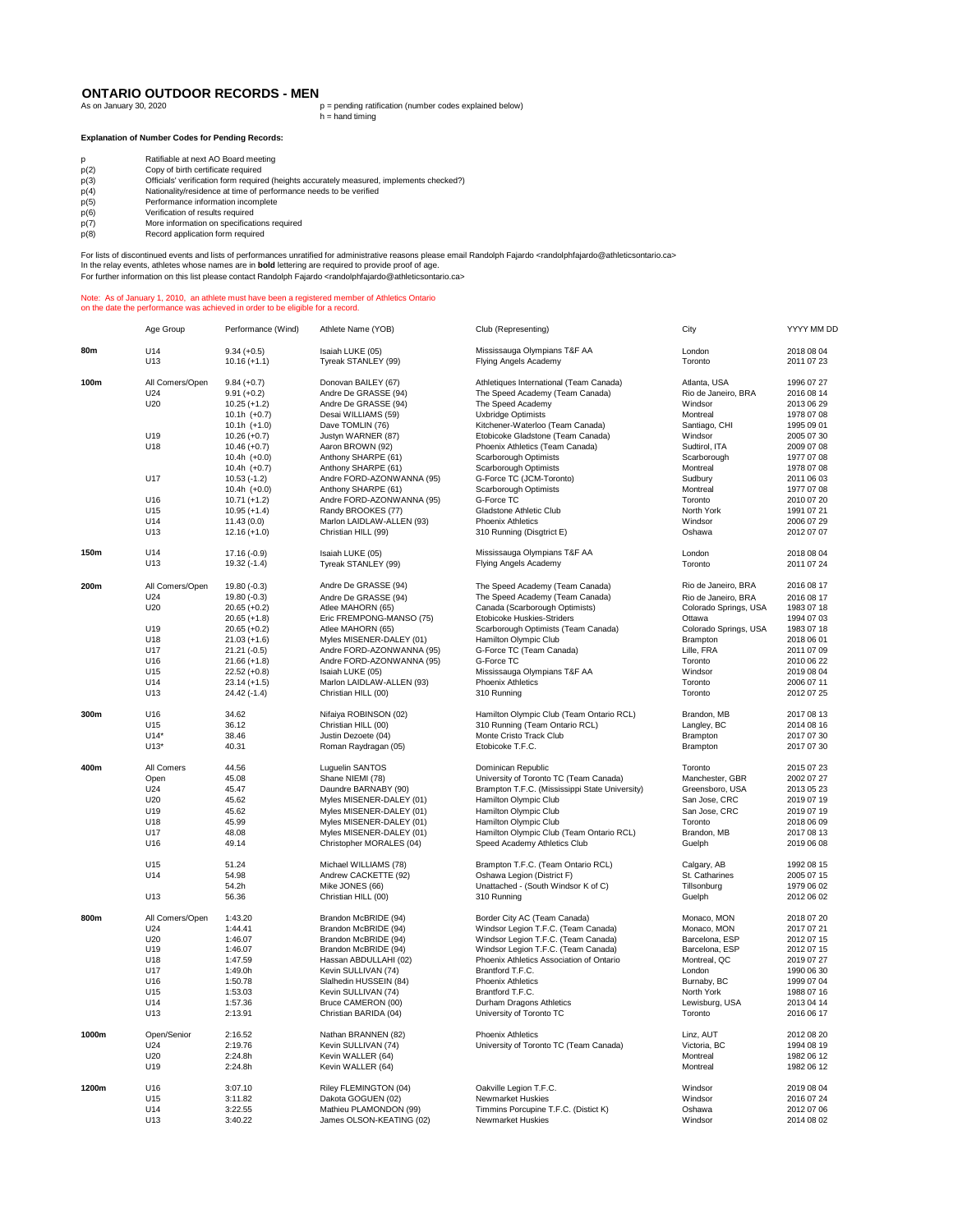| 1500m    | All Comers/Open | 3:31.71                                       | Kevin SULLIVAN (74)                  | Windsor Legion T.F.C.                                              | Rome, ITA            | 2000 06 30               |
|----------|-----------------|-----------------------------------------------|--------------------------------------|--------------------------------------------------------------------|----------------------|--------------------------|
|          | U24             | 3:35.19                                       | Kevin SULLIVAN (74)                  | Border City TC                                                     | Stuttgart, GER       | 1997 07 13               |
|          | U20             | 3:38.92                                       | Adam PALAMAR (94)                    | Ottawa Lions                                                       | Burnaby, BC          | 2013 07 01               |
|          | U19             | 3:39.11                                       | Kevin SULLIVAN (74)                  | Brantford T.F.C. (Team Canada)                                     | Seoul, KOR           | 1992 09 20               |
|          | U18             | 3:45.87                                       | Rob DENAULT (93)                     | <b>Newmarket Huskies</b>                                           | London               | 2010 06 25               |
|          | U17             | 3:51.86                                       | Alexander FREEMANTLE (95)            | Newmarket Huskies                                                  | London               | 2011 06 18               |
|          | U16             | 3:54.1h                                       | Kevin SULLIVAN (74)                  | <b>Brantford TFC</b>                                               | Tillsonburg          | 1988 07 23               |
|          | U15             |                                               |                                      | <b>Brantford TFC</b>                                               |                      | 1988 07 23               |
|          |                 | 3:54.1h<br>4:13.40                            | Kevin SULLIVAN (74)                  |                                                                    | Tillsonburg          |                          |
|          | U14<br>U13      |                                               | Kevin SULLIVAN (74)                  | <b>Brantford TFC</b><br>Bramalea Bullets (Grand River)             | Burlington           | 1987 07 10               |
|          |                 | 4:34.1h                                       | Gareth MILLAR (86)                   |                                                                    | Oshawa               | 1998 06 20               |
| Mile     | All Comers/Open | 3:50.26                                       | Kevin SULLIVAN (74)                  | Windsor Legion T.F.C.                                              | Oslo, NOR            | 2000 07 28               |
|          | U24             | 3:52.25                                       | Kevin SULLIVAN (74)                  | Border City TC                                                     | Zurich, SUI          | 1995 08 16               |
|          | U20             | 3:57.48                                       | Mike WOODS (86)                      | Ottawa Lions TFC                                                   | Windsor              | 2005 07 28               |
|          | U19             | Unclaimed                                     |                                      |                                                                    |                      |                          |
|          |                 |                                               |                                      |                                                                    |                      |                          |
| 2000m    | All Comers/Open | 4:59.56                                       | Nathan BRANNEN (82)                  | Phoenix Athletics                                                  | Toronto              | 2013 07 09               |
|          | U24             | 5:05.10                                       | Paul CRAIG (53)                      |                                                                    | London, GBR          | 1974 07 20               |
|          | U16             | 5:40.12                                       | Ben FLANAGAN (95)                    | Tri City TC (Team Ontario RCL)                                     | Ottawa               | 2010 08 07               |
|          | U15             | 5:49.63                                       | Mathieu PLAMONDON (99)               | Timmins Porcupine T.F.C.                                           | Langley, BC          | 2013 08 10               |
|          | U14             | 5:52.55                                       | Mathieu PLAMONDON (99)               | Timmins Porcupine T.F.C. (District K)                              | Oshawa               | 2012 07 07               |
|          | U13             | 6:31.38                                       | Joshua Thomas BOSTON (02)            | Newmarket Huskies                                                  | Windsor              | 2014 08 03               |
|          |                 |                                               |                                      |                                                                    |                      |                          |
| 3000m    | All Comers/Open | 7:40.49                                       | Mohammed AHMED (91)                  | Niagara Olympic Club (Team Canada)                                 | Zagreb, CRO          | 2017 08 29               |
|          | U24             | 7:49.64                                       | Ross PROUDFOOT(92)                   | <b>Speed River</b>                                                 | Dublin, IRE          | 2015 07 24               |
|          | U20             | 7:58.04                                       | Mike WOODS (86)                      | Ottawa Lions T.F.C.                                                | Ottawa               | 2005 06 29               |
|          | U19             | 8:07.95                                       | Justyn KNIGHT (96)                   | University of Toronto TC                                           | Hamilton             | 2014 06 23               |
|          | U18             | 8:16.37                                       | Mike WOODS (86)                      | Ottawa Lions T.F.C. (Team Canada)                                  | Sherbrooke, QU       | 2003 07 12               |
|          | U17             | 8:25.99                                       | Eamonn KICHUK (94)                   | <b>Phoenix Athletics</b>                                           | Ottawa               | 2010 08 07               |
|          | U16             | 8:43.15                                       | Eamonn KICHUK (94)                   | <b>Phoenix Athletics</b>                                           | Sherbrooke, QU       | 2009 08 09               |
|          | U15             | 9:10.14                                       | Kyle MILKS (90)                      | Brockville Legion (District G)                                     | Ottawa               | 2004 07 21               |
|          | U14             | 9:43.8h                                       | Trent SAYERS (91)                    | Oshawa Legion (District_)                                          | <b>Belleville</b>    | 2004 06 12               |
|          | U13             | 10:11.8                                       | Geoffrey DYKE (74)                   |                                                                    | North York           | 1986 06 08               |
|          |                 |                                               |                                      |                                                                    |                      |                          |
| 5000m    | All Comers/Open | 12:58.16p                                     | Mohammed AHMED (91)                  | Niagara Olympic Club (Team Canada)                                 | Rome, ITA            | 2019 06 06               |
|          | U <sub>24</sub> | 13:09.76p                                     | Justyn KNIGHT (96)                   | Unattached (Team Canada)                                           | Rome, ITA            | 2019 06 06               |
|          | U20             | 13:34.86                                      | Justyn KNIGHT (96)                   | University of Toronto TC                                           | Stanford, USA        | 2015 05 02               |
|          | U19             | 13:51.6h                                      | John CASTELLANO (66)                 | <b>Etobicoke Huskies Striders</b>                                  | Scarborough          | 1983 07 19               |
| 10,000m  | All Comers/Open | 26:59.35                                      | Mohammed AHMED (91)                  | Niagara Olympic Club (Team Canada)                                 | Doha, QAT            | 2019 10 06               |
|          | U24             | 27:34.64                                      | Mohammed AHMED (91)                  | Niagara Olympic Club (Univ. of Wisconsin)                          | Stanford, USA        | 2012 04 29               |
|          |                 |                                               |                                      | Niagara Olympic Club (Univ. of Wisconsin)                          |                      |                          |
|          | U20             | 28:57.44                                      | Mohammed AHMED (91)                  |                                                                    | Eugene, USA          | 2010 06 10               |
|          | U19             | 30:03.53                                      | Mohammed AHMED (91)                  | Niagara Olympic Club (Team Canada)                                 | Bydgoszcz, POL       | 2008 07 09               |
| 80mH     | U14             | $12.05 (+0.5)$                                | Tyrell MAIRS-ONWUMERE (99)           | London Legion Track Alliance                                       | Guelph               | 2012 06 27               |
|          | U13             | $13.83 (+0.4)$                                | Colin HUNGERFORD (02)                | Almaguin TC                                                        | Windsor              | 2014 08 03               |
|          |                 |                                               |                                      |                                                                    |                      |                          |
| 100mH    | U16             | $13.49 (+1.0)$                                | Matthew LOPARCO (94)                 | Centro Scuola T.F.C.                                               | Timmins              | 2009 07 26               |
|          | U15             | $13.97 (+0.1)$                                | Mitch O'DONNELL (94)                 | Laurel Creek T.F.C.                                                | Toronto              | 2008 08 03               |
|          |                 |                                               |                                      |                                                                    |                      |                          |
| 110mH    | All Comers      | $13.07 (+0.8)$                                | David OLIVER                         | <b>United States</b>                                               | Toronto              | 2015 07 24               |
|          | Open            | $13.08 (+1.2)$                                | Mark McKOY (61)                      | North York Top Form TFC                                            | Lille, FRA           | 1993 07 01               |
|          | U24             | $13.27 (+1.5)$                                | Mark McKOY (61)                      | York University Optimists                                          | Walnut, USA          | 1984 07 25               |
|          | U20             | $13.43 (+0.5)$                                | Johnathan CABRAL (92)                | Kitchener Waterloo T.F.A.                                          | Winnipeg, MB         | 2011 07 10               |
|          | U19             | $13.56(-1.2)$                                 | Joseph DANIELS (98)                  | Supreme Athletics                                                  | Guelph               | 2016 06 07               |
|          | U18             | $13.43 (+1.6)$                                | Gregory MacNEIL (92)                 | Mother Teresa HS (London Legion)                                   | Toronto              | 2009 06 05               |
|          | U17             | $13.84 (+1.8)$                                | Joseph DANIELS (98)                  | Supreme Athletics                                                  | Toronto              | 2014 07 22               |
|          |                 |                                               |                                      |                                                                    |                      |                          |
| 200mH    | U16             | $24.27 (+1.5)$                                | Davis EDWARD (97)                    | London Legion T.F.A. (Team Ontario RCL)                            | Charlottetown, PE    | 2012 08 18               |
|          | U15             | $26.78(-0.5)$                                 | Mitch O'DONNELL (94)                 | <b>Laurel Creek</b>                                                | Toronto              | 2008 08 02               |
|          | U14             | 28.20 (-0.7)                                  | Tyrell MAIRS (99)                    | London Legion T.F.A.                                               | St. Catharines       | 2012 08 04               |
|          | U13             | $30.23 (+1.8)$                                | Colin HUNGERFORD (02)                | Almaguin TC                                                        | Windsor              | 2014 08 02               |
|          |                 |                                               |                                      |                                                                    |                      |                          |
| 300mH    | U18             | 37.84                                         | J. HOLLINGSWORTH (79)                | Parkside CI (St. Thomas Legion)                                    | Kitchener            | 1996 06 08               |
|          | U17             | 37.86                                         | Gregory MacNEIL (92)                 | London Legion Track Alliance                                       | Toronto              | 2008 08 02               |
|          | U16             | 40.19                                         | Radcliffe DALEY (76)                 | University of Toronto T.C.                                         | North York           | 1991 07 20               |
|          | U15             | 44.38                                         | Aaron STEMMLER (95)                  | RCL District C (Laurel Creek)                                      | Hamilton             | 2009 07 11               |
| 400mH    | All Comers/Open | 48.24                                         | Adam KUNKEL (81)                     | Elite Edge                                                         | Rio de Janeiro, BRA  | 2007 07 27               |
|          | U <sub>24</sub> | 49.18                                         | Mark JACKSON (69)                    | Phoenix Athletics (Team Canada)                                    | Barcelona, ESP       | 1992 08 03               |
|          | U20             | 50.92                                         |                                      | Pheonix Athletics (University of Montana)                          | Bozeman, USA         | 1997 05 03               |
|          |                 |                                               | Nick STEWART (79)                    |                                                                    |                      |                          |
|          | U19             | 50.92                                         | Nick STEWART (79)                    | Pheonix Athletics (University of Montana)                          | Bozeman, USA         | 1997 05 03               |
|          | U18<br>U17      | 52.52<br>52.99                                | Codi PAULI (98)<br>Davis EDWARD (97) | London Legion T.F.A. (Team Canada)<br>London Legion Track Alliance | Cali, COL<br>Toronto | 2015 07 16<br>2013 06 16 |
|          |                 |                                               |                                      |                                                                    |                      |                          |
| 1500mSC* | U16             | 4:19.06                                       | Ben FLANAGAN (95)                    | Tri City TC (Team Ontario RCL)                                     | Ottawa               | 2010 08 08               |
|          | U15             | 4:47.52                                       | Derek SEGUIN (00)                    | Timmins Porcupine T.F.C.                                           | Langley, BC          | 2014 08 17               |
|          |                 |                                               |                                      |                                                                    |                      |                          |
| 2000mSC  | $U18*$          | 5:44.23                                       | Chris WINTER (86)                    | Speed River T.F.C.                                                 | Sherbrooke, QC       | 2003 07 12               |
|          | $U18**$         | 5:49.14                                       | Josh KELLIER (97)                    | Windsor Legion T.F.C.                                              | Langley, BC          | 2014 08 17               |
|          | $U17*$          | 6:05.25                                       | Jeremy COUGHLER (95)                 | Durham Athletics                                                   | Ottawa               | 2011 06 15               |
|          | $U17**$         | 5:57.71                                       | Jeremy COUGHLER (95)                 | Durham Athletics (Team Ontario RCL)                                | Ottawa               | 2011 08 07               |
|          | *91cm           | ** 84cm (both specifications still in effect) |                                      |                                                                    |                      |                          |
|          |                 |                                               |                                      |                                                                    |                      |                          |
| 3000mSC  | All Comers/Open | 8:11.64                                       | Matthew HUGHES (89)                  | Unattached (Team Canada)                                           | Luzhuniki, RUS       | 2013 08 15               |
|          | U <sub>24</sub> | 8:24.87                                       | Matthew HUGHES (89)                  | Toronto Olympic Club (University of Louisville)                    | Des Moines, USA      | 2011 06 10               |
|          | U20             | 8:53.14                                       | Benjamin PREISNER (96)               | Speed River T.F.C.                                                 | Eugene, USA          | 2014 07 25               |
|          | U19             | 8:53.14                                       | Benjamin PREISNER (96)               | Speed River T.F.C.                                                 | Eugene, USA          | 2014 07 25               |
| 800m RW  | U14             | 4:54.42                                       | Martin SEGUIN (93)                   | Timmins Porcupine T.F.C.                                           | Windsor              | 2006 07 30               |
|          | U13             | 5:13.7h                                       | Adam BARTOL (90)                     | Niagara Regional Athletics                                         | Ottawa               | 2002 08 03               |
|          |                 |                                               |                                      |                                                                    |                      |                          |
| 1500m RW | U18             | 5:59.3h                                       | Doug BROWN (62)                      | <b>Etobicoke Huskies</b>                                           | Oshawa               | 1979 06 30               |
|          | U17             | 6:33.9h                                       | Andrew McNICHOL (65)                 | Burlington Halton (Team Ontario RCL)                               | Hamilton             | 1981 08 19               |
|          | U16             | 7:10.45                                       | Andrew McNICHOL (65)                 | Burlington Legion (Team Ontario RCL)                               | Saskatoon, SK        | 1980 08 13               |
|          | U15             | 7:47.96                                       | Samuel MELANCON (92)                 | Timmins-Porcupine (District K)                                     | Timmins              | 2006 07 15               |
|          |                 |                                               |                                      |                                                                    |                      |                          |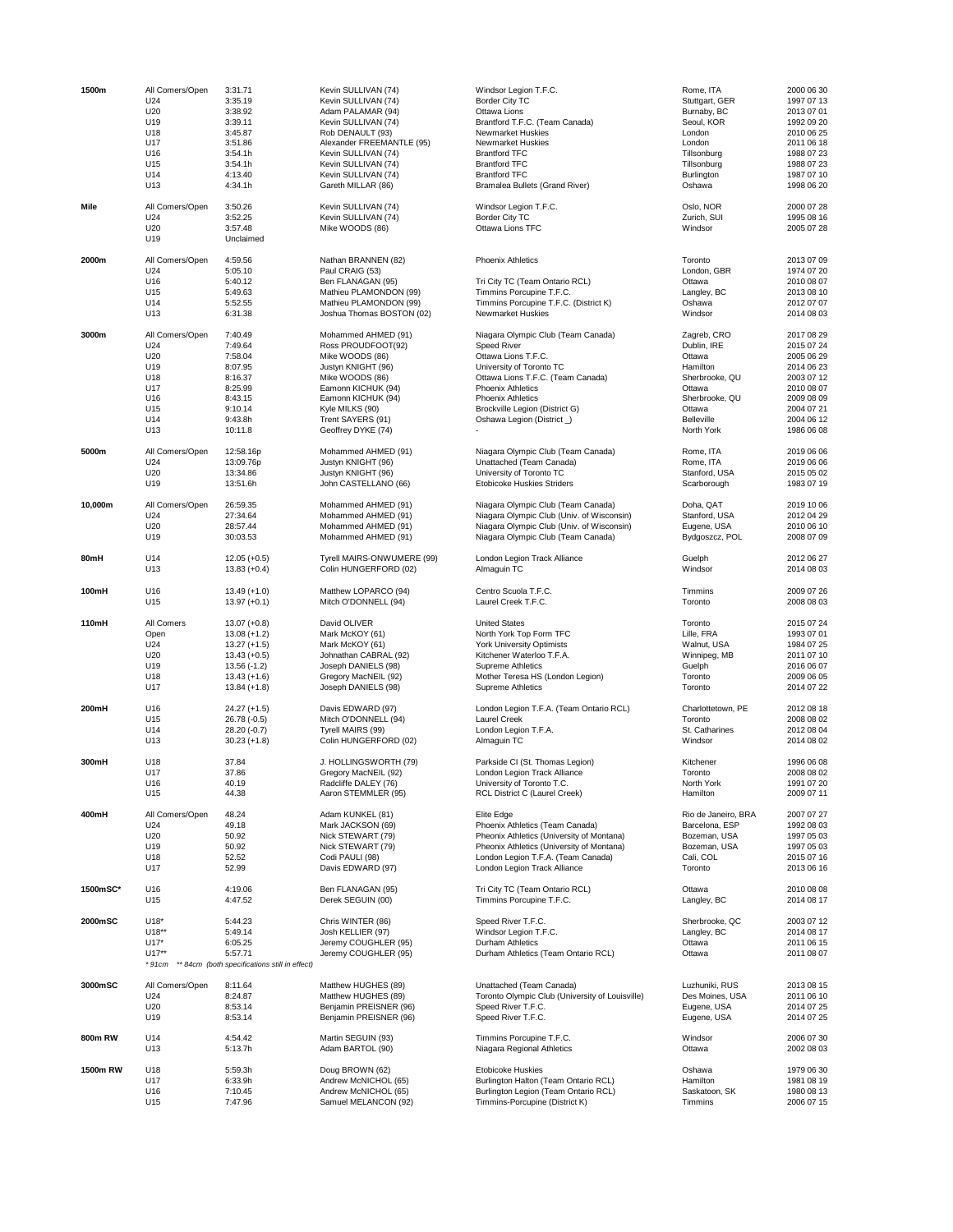| 3000m RW   | U18                                | 13:36.8h                                       | Andrew McNICHOL (65)                                           | <b>Burlington Halton TC</b>                                                          | Mississauga                          | 1982 06 23               |
|------------|------------------------------------|------------------------------------------------|----------------------------------------------------------------|--------------------------------------------------------------------------------------|--------------------------------------|--------------------------|
| 5000m RW   | All Comers                         | 20:14.3h                                       | Tim BERRETT                                                    | Queen's TC (Great Britain)                                                           | Mississauga                          | 1990 05 27               |
|            | Open<br>U20                        | 20:41.4h<br>22:25.33                           | Arturo HUERTA (64)<br>Jeff CASSIN (71)                         | Etobicoke Gladstone (Team Ontario)<br>Athletics Southwest (SW Region)                | Toronto<br>Kitchener                 | 2002 07 07<br>1990 08 18 |
|            | U18                                |                                                | new event - best ratifiable performance to be inaugural record |                                                                                      |                                      |                          |
|            | U17                                |                                                | new event - best ratifiable performance to be inaugural record |                                                                                      |                                      |                          |
| 10,000m RW | All Comers                         | 40:53.6h                                       | Tim BERRETT                                                    | Great Britain (Queen's TC)                                                           | Mississauga                          | 1990 05 27               |
|            | Open<br>U20                        | 42:28.8h<br>46:05.1h                           | Arturo HUERTA (64)<br>Jeff CASSIN (71)                         | Etobicoke Twins<br>Athletics Southwest (Team Canada)                                 | North York<br><b>Brockville</b>      | 1997 06 21<br>1990 09 16 |
|            | U19                                | 46:09.00                                       | James KILBURN (71)                                             | Brockville Legion Harriers (Team Canada)                                             | St. John, NB                         | 1989 07 16               |
|            | U18                                | 47:10.36                                       | Doug BROWN (62)                                                |                                                                                      | Vancouver, BC                        | 1979 07 14               |
|            | U17                                | 48:59.38                                       | Andrew MCNICHOL (65)                                           | Burlington Halton TC (Team Ontario RCL)                                              | <b>Thunder Bay</b>                   | 1981 08 15               |
| HJ         | All Comers/Open                    | 2.40                                           | Derek DROUIN (90)                                              | Sarnia Athletics Southwest                                                           | Des Moines, USA                      | 2014 04 25<br>2013 08 15 |
|            | U24<br>U20                         | 2.38<br>2.27                                   | Derek DROUIN (90)<br>Derek DROUIN (90)                         | Sarnia Athletics Southwest (Team Canada)<br>Sarnia Athletics Southwest (Team Canada) | Luzhuniki, RUS<br>Port-of-Spain, TRI | 2009 08 02               |
|            | U19                                | 2.24                                           | Mike PONIKVAR (79)                                             | University of Toronto TC (Team Canada)                                               | Havana, CUB                          | 1997 07 20               |
|            | U18                                | 2.15<br>2.15                                   | Brian MARSHALL (65)<br>Branden WILHELM (92)                    | Gloucester S.S.<br>London Legion                                                     | Ottawa<br>Kitchener                  | 1985 05 21<br>2009 05 29 |
|            |                                    | 2.15                                           | Branden WILHELM (92)                                           | London Legion                                                                        | Toronto                              | 2009 06 27               |
|            | U17<br>U16                         | 2.08<br>2.01                                   | Branden WILHELM (92)                                           | Woodstock Legion (Woodstock H.S.)                                                    | London<br>Oromocto, NB               | 2008 05 24<br>2007 08 12 |
|            | U15                                | 1.92                                           | Branden WILHELM (92)<br>Nicholas CHARRON (78)                  | Woodstock Legion (Team Ontario RCL)<br>Windsor Legion T.F.C. (District A)            | Brantford                            | 1992 07 11               |
|            | U14                                | 1.78                                           | Nicholas CHARRON (78)                                          | South Windsor K. of C.                                                               | North York                           | 1991 07 21               |
|            | U13                                | 1.65                                           | Gerry MINTA (78)                                               | University of Toronto TC                                                             | North York                           | 1990 07 29               |
| PV         | All Comers/Open                    | 5.93                                           | Shawnacy BARBER (94)                                           | Project Athletics T.F.C.                                                             | London, GBR                          | 2015 07 25               |
|            | U24<br>U20                         | 5.93<br>5.71                                   | Shawnacy BARBER (94)<br>Shawnacy BARBER (94)                   | Project Athletics T.F.C.<br>Project Athletics T.F.C. (University of Akron)           | London, GBR<br>Austin, USA           | 2015 07 25<br>2013 03 29 |
|            | U19                                | 5.57                                           | Shawnacy BARBER (94)                                           | Project Athletics T.F.C.                                                             | Humble, USA                          | 2012 08 04               |
|            | U18<br>U17                         | 4.95<br>4.73                                   | Tristan SLATER (97)<br>Bennett WOODS (03)                      | Project Athletics T.F.C.<br>Georgian Jumps                                           | Charleston, USA<br>Bolton            | 2014 07 12<br>2019 07 20 |
|            | U16                                | 3.95                                           | Richard MIRKIEWICZ (96)                                        | Unattached                                                                           | Toronto                              | 2011 07 05               |
|            | U15                                | 3.80                                           | Don SPRAGUE (59)                                               | Elliot Lake TC                                                                       | Oshawa                               | 1973 06 30               |
| LJ         | All Comers/Open                    | $8.19 (+1.9)$                                  | Richard DUNCAN (73)                                            | Unattached                                                                           | Houston, USA                         | 2000 03 25               |
|            | U24                                | $8.16 (+1.9)$                                  | Clayton LATHAM (79)                                            | <b>Brampton Elite TC</b>                                                             | Jamaica, USA                         | 2002 07 30               |
|            | U20<br>U19                         | $7.88(-0.1)$<br>$7.53 (+0.4)$                  | Richard ROCK (57)<br>Andre METIVIER (64)                       | Unattached<br>Scarborough Optimists (Team Canada)                                    | Carbondale, USA<br>Barquisemeto, VEN | 1976 04 30<br>1982 07 30 |
|            | U18                                | $7.32 (+1.3)$                                  | Oluseyi SMITH (87)                                             | Ottawa Lions                                                                         | Saskatoon, SK                        | 2004 07 24               |
|            | U17<br>U16                         | $7.12 (+1.7)$<br>6.76(0.0)                     | Oluseyi SMITH (87)<br>Marcus RENFORD (02)                      | <b>Brookfield High School</b><br>Centro Scuola T.F.C.                                | Ottawa<br>Brandon, MB                | 2003 05 29<br>2017 08 13 |
|            | U15                                | 6.55 NWI                                       | Larry FEDOSOFF (47)                                            |                                                                                      | Regina, SK                           | 1961 08 05               |
|            | U14                                | $5.79 (+0.9)$                                  | Jasdon ROBINSON (70)                                           | RCL Dist. F (Oshawa Legion)<br><b>Thorold Elite Track Club</b>                       | Sudbury                              | 1983 08 06               |
|            | U13                                | 4.85(0.0)                                      | Tyrese GIBSON (06)                                             |                                                                                      | London                               | 2018 08 04               |
| TJ         | All Comers<br>Open                 | $17.15 (+1.6)$<br>$16.70 (+1.2)$               | Arius FILET<br>George WRIGHT (63)                              | France<br>University of Toronto TC                                                   | Ottawa<br>North York                 | 2001 07 23<br>1987 06 27 |
|            | U24                                | $16.48 (+1.4)$                                 | Richard DUNCAN (73)                                            | $(\cdot)$                                                                            | Houston, USA                         | 1995 05 19               |
|            | U20                                | $15.73 (+0.9)$                                 | Kenen SHADD (83)                                               | Grand River C.I.                                                                     | LaSalle                              | 2002 05 31               |
|            | U19<br>U18                         | $15.53 (+0.6)$<br>$15.19 (+0.9)$               | Kenen SHADD (83)<br>Tacuma ANDERSON-RICHARDS (95)              | Kitchiner Waterloo (Grand River C.I.)<br>Speed Academy                               | Toronto<br>Calgary, AB               | 2001 05 31<br>2012 06 30 |
|            | U17                                | $14.57 (+0.4)$                                 | Dwayne HARRIOTT (86)                                           | Kitchiner Waterloo (Team Ontario RCL)                                                | Sherbrooke, QC                       | 2002 08 18               |
|            | U16<br>U15                         | $14.05 (+0.1)$<br>13.62                        | Sam DAVIS (74)<br>Mike MACDOUGALL (56)                         | Oshawa Durham Olympic (District E)<br>Scarborough Optimists                          | North York<br>Etobicoke              | 1989 07 14<br>1970 08 02 |
|            | U14                                | 11.92 (0.0)                                    | Asa AMBROSE (91)                                               | Laurel Creek T.F.C.                                                                  | LaSalle                              | 2004 07 31               |
|            | U13                                | $9.78(+0.9)$                                   | Eric SCHWOOB (90)                                              | Niagara Regional Athletics                                                           | Ottawa                               | 2002 08 03               |
| SP         | All Comers                         | 21.69                                          | O'Dayne RICHARDS                                               | Jamaica                                                                              | Toronto                              | 2015 07 21               |
|            | Open<br>U24                        | 21.18<br>20.74                                 | Tim NEWDOW (90)<br>Tim NEWDOW (90)                             | Ottawa Lions<br>Unattached                                                           | Long Beach, USA<br>La Jolla, USA     | 2019 04 20<br>2013 04 27 |
|            | U20                                | 19.03                                          | Kyle HELF (86)                                                 | South Simcoe Dufferin T.F.C. (Team Canada)                                           | Grosseto, ITA                        | 2004 07 13               |
|            | U19<br>U18                         | 19.03<br>20.89                                 | Kyle HELF (86)<br>Kyle HELF (86)                               | South Simcoe Dufferin T.F.C. (Team Canada)<br>Unattached                             | Grosseto, ITA<br>Sherbrooke, QC      | 2004 07 13<br>2003 06 21 |
|            | U17                                | 19.81                                          | Joseph MAXWELL (98)                                            | Unattached (District H)                                                              | Brampton                             | 2014 07 11               |
|            | U16                                | 19.70                                          | Joseph MAXWELL (98)                                            | Unattached (District H)                                                              | Sudbury                              | 2013 07 06               |
|            | U15<br>U14                         | 19.24<br>15.46                                 | Joseph MAXWELL (98)<br>Kyle HELF (86)                          | Unattached (Team Ontario RCL)<br>South Simcoe Dufferin T.F.C.                        | Charlottetown, PE<br>Kitchener       | 2012 08 18<br>1999 06 13 |
|            | U13                                | 11.87                                          | Harley MEDEIROS (05)                                           | <b>Bullets Track Club</b>                                                            | Brampton                             | 2017 07 30               |
|            | U14 3kg, U16 4kg, U18 5kg, U20 6kg |                                                |                                                                |                                                                                      |                                      |                          |
| DT         | All Comers/Open                    | 67.88                                          | Jason TUNKS (75)                                               | London Western T.F.C.                                                                | Abilene, USA                         | 1998 05 14               |
|            | U24                                | 67.88                                          | Jason TUNKS (75)                                               | London Western T.F.C.                                                                | Abilene, USA                         | 1998 05 14               |
|            | U20                                | 60.72                                          | Jordan YOUNG (93)<br>Jordan YOUNG (93)                         | Windsor Legion<br>Windsor Legion                                                     | Boulder, USA                         | 2012 06 07               |
|            | U19<br>U18                         | 55.76<br>63.65                                 | Noah ROLPH (97)                                                | St. Thomas Legion (District A)                                                       | London<br>Brampton                   | 2011 05 14<br>2014 07 11 |
|            | U17                                | 55.52                                          | Jordan YOUNG (93)                                              | London Western T.F.C. (Team Canada)                                                  | Sudtirol, ITA                        | 2009 07 08               |
|            | U16<br>U15                         | 63.22<br>56.18                                 | Joseph MAXWELL (98)<br>Kyle HELF (86)                          | Unattached<br>South Simcoe Dufferin T.F.C. (District E)                              | Langley, BC<br>New Liskeard          | 2013 08 10<br>2000 07 14 |
|            | U14                                | 47.18                                          | Callan SALDUTTO (02)                                           | Niagara Regional Athletics                                                           | St. Catharines                       | 2015 07 19               |
|            | U13                                | 38.03                                          | Callan SALDUTTO (02)                                           | Niagara Regional Athletics                                                           | Windsor                              | 2014 08 02               |
|            |                                    | U14 0.75kg, U16 1.00kg, U18 1.50kg, U20 1.75kg |                                                                |                                                                                      |                                      |                          |
| HT         | All Comers                         | 79.89                                          | Szymon ZIOLKOWSKI                                              | Poland                                                                               | Ottawa                               | 2001 07 20               |
|            | Open                               | 70.73                                          | Jordan YOUNG (93)                                              | York University T.F.C.                                                               | Jacksonville, USA                    | 2015 05 30               |
|            | U24<br>U20                         | 70.73<br>68.55                                 | Jordan YOUNG (93)<br>Jordan YOUNG (93)                         | York University T.F.C.<br>Windsor Legion T.F.C.                                      | Jacksonville, USA<br>Tuscon, USA     | 2015 05 30<br>2012 05 17 |
|            | U19                                | 62.88                                          | Jordan YOUNG (93)                                              | Windsor Legion T.F.C.                                                                | London, ON                           | 2011 05 14               |
|            | U18                                | 63.65                                          | Noah ROLPH (97)<br>Ryan JACKLIN (02)                           | St. Thomas Legion (District A)<br>Saugeen T.F.C. (Team Ontario)                      | Brampton, ON<br>Sydney, NS           | 2014 07 11               |
|            | U17                                | 69.74p<br>62.50                                | Kevin BOWMAN (93)                                              | Saugeen (Team Ontario RCL)                                                           | Sherbrooke                           | 2019 08 11<br>2009 08 08 |
|            |                                    | 64.81p                                         | Ryan JACKLIN (02)                                              | Saugeen T.F.C. (Team Ontario)                                                        | Brandon, MB                          | 2018 08 12               |
|            | U16<br>U15                         | 59.87<br>52.84                                 | Kevin BOWMAN (93)<br>Josh LININGTON (03)                       | Saugeen T.F.C.<br>Brantford T.F.C.                                                   | London, ON<br>St Thomas, ON          | 2008 07 20<br>2017 08 02 |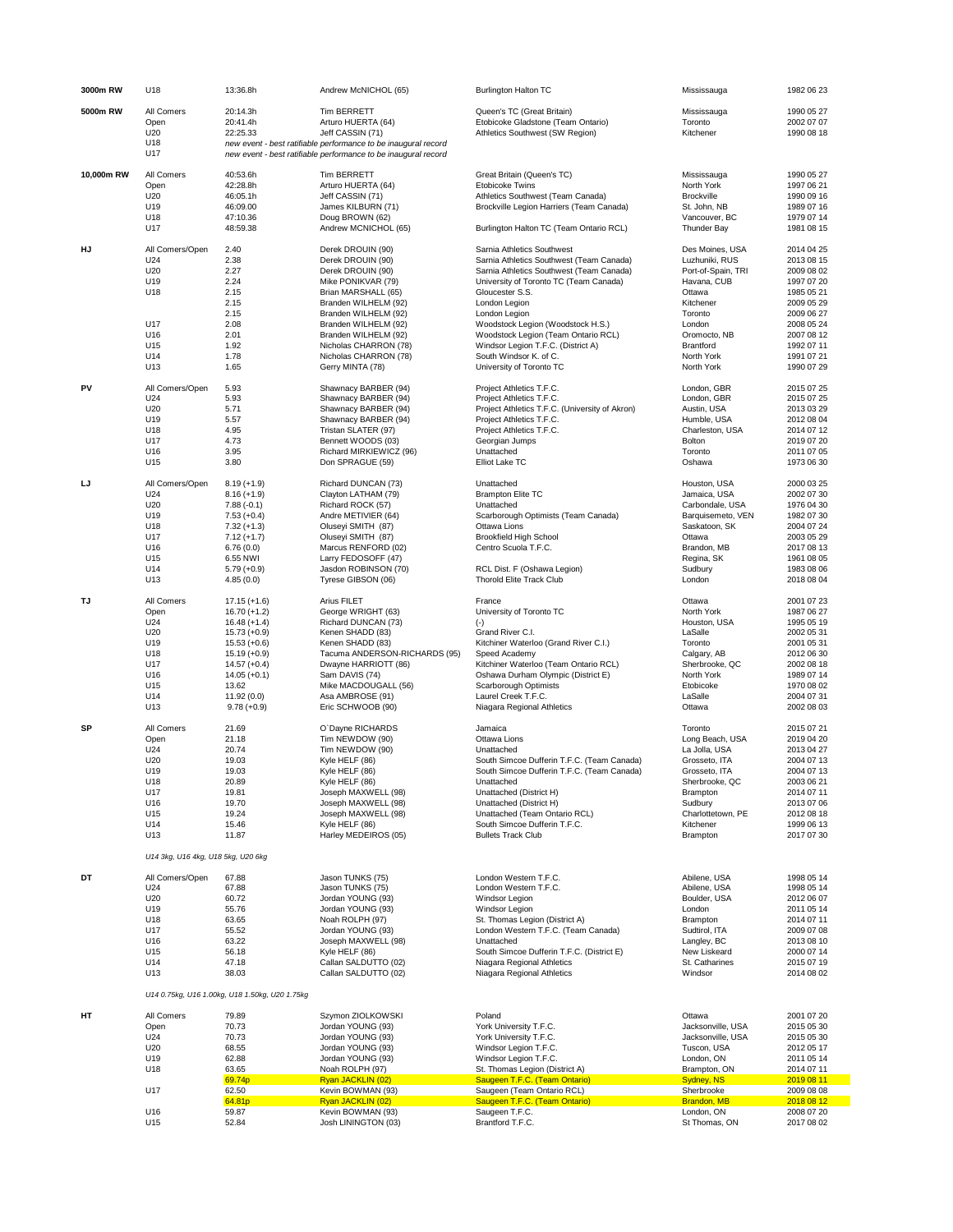| JT                | All Comers/Open<br>U24<br>U20<br>U19<br>U18<br>U17<br>U16 | 84.81<br>81.66<br>75.46<br>71.22<br>75.99<br>67.10<br>58.56       | Scott RUSSELL (79)<br>Scott RUSSELL (79)<br>Scott RUSSELL (79)<br>Trevor SNYDER (82)<br>Trevor SNYDER (82)<br>Trent CORNEY (93)<br>Kevin BOWMAN (93)                                                         | Windsor Legion T.F.C.<br>Windsor Legion T.F.C. (Team Canada)<br>Unattached (University of Kansas)<br>Unattached (St. Joseph's H.S.)<br>Windsor Legion T.F.C. (Team Canada)<br><b>Brockville Legion</b><br>Saugeen T.F.C. (Team Ontario RCL) | Toronto<br>Edmonton, AB<br>Columbia, USA<br>LaSalle<br>Bydgoszcz, POL<br><b>Brockville</b><br>Sherbrooke, QC | 2011 07 13<br>2001 08 10<br>1998 05 17<br>2000 06 02<br>1999 07 16<br>2009 06 10<br>2008 08 10 |
|-------------------|-----------------------------------------------------------|-------------------------------------------------------------------|--------------------------------------------------------------------------------------------------------------------------------------------------------------------------------------------------------------|---------------------------------------------------------------------------------------------------------------------------------------------------------------------------------------------------------------------------------------------|--------------------------------------------------------------------------------------------------------------|------------------------------------------------------------------------------------------------|
|                   | U15                                                       | 51.45<br>52.18p                                                   | Kyle HELF (86)<br>Ryan JACKLIN (02)                                                                                                                                                                          | South Simcoe Dufferin T.F.C.<br>Saugeen T.F.C.                                                                                                                                                                                              | Kitchener<br>Sainte-Thérèse, QC                                                                              | 2000 07 29<br>2016 08 06                                                                       |
|                   | U14<br>U13                                                | 44.67<br>35.54                                                    | Carson GAUTHIER (06)<br>Mathieu PLAMONDON (99)                                                                                                                                                               | Thorold Elite TC<br>Timmins Porcupine T.F.C.                                                                                                                                                                                                | Windsor<br>Toronto                                                                                           | 2019 08 04<br>2011 07 23                                                                       |
|                   | U14 400g, U16 600g, U18 700g, U20 800g                    |                                                                   |                                                                                                                                                                                                              |                                                                                                                                                                                                                                             |                                                                                                              |                                                                                                |
| <b>Tetrathion</b> | U14                                                       | 873                                                               | Liam MILLER (06)<br>15.33(+1.1) 4.34 1.25 31.77(+1.6)                                                                                                                                                        | North Halton Stars T.F.C.                                                                                                                                                                                                                   | Toronto                                                                                                      | 2018 06 24                                                                                     |
|                   | U13                                                       | 873                                                               | Liam MILLER (06)<br>15.33(+1.1) 4.34 1.25 31.77(+1.6)                                                                                                                                                        | North Halton Stars T.F.C.                                                                                                                                                                                                                   | Toronto                                                                                                      | 2018 06 24                                                                                     |
|                   |                                                           | (Tetrathlon: 80m Hurdles, Shot Put, High Jump, 200m)              |                                                                                                                                                                                                              |                                                                                                                                                                                                                                             |                                                                                                              |                                                                                                |
| Pentathlon        | U16                                                       | 3160                                                              | Owen MCDONALD (02)<br>14.52(+0.4) 5.73(+0.0) 11.47 1.65 2:48.25                                                                                                                                              | London Western T.F.C. (Team Ontario RCL)                                                                                                                                                                                                    | Brandon, MB                                                                                                  | 2017 08 13                                                                                     |
|                   | U15                                                       | 2713                                                              | Jonathan LOOS (97)<br>15.32(-2.1) 5.35(+1.6) 11.64 1.54 3:08.43                                                                                                                                              | London Legion Athletics                                                                                                                                                                                                                     | Toronto                                                                                                      | 2011 06 11                                                                                     |
|                   |                                                           | (Pentathlon: 100m Hurdles, Long Jump, Shot Put, High Jump, 1000m) |                                                                                                                                                                                                              |                                                                                                                                                                                                                                             |                                                                                                              |                                                                                                |
| Octathlon         | U18                                                       | 5809                                                              | J. ADJETEY-NELSON (84)<br>11.46(-1.2) 7.09(+0.9) 12.06 49.99<br>14.94(+1.7) 1.89 43.66 2:53.35                                                                                                               | Windsor Legion T.F.C. (Team Canada)                                                                                                                                                                                                         | Debrecen, HUN                                                                                                | 2001 07 12-13                                                                                  |
|                   | U17                                                       | 5238                                                              | Trent CORNEY (93)<br>11.54(+0.1) 6.26(+3.2) 12.04 52.34<br>16.45(-1.1) 1.90 49.63 3:12.07                                                                                                                    | Brockville Legion (Team Ontario RCL)                                                                                                                                                                                                        | Sherbrooke, QC                                                                                               | 2009 08 08-09                                                                                  |
|                   |                                                           |                                                                   | (Octathlon: 100m, Long Jump, Shot Put, 400m/110m Hurdles, High Jump, Javelin, 1000m)                                                                                                                         |                                                                                                                                                                                                                                             |                                                                                                              |                                                                                                |
| Decathlon         | All Comers/Open                                           | 8795                                                              | Damian WARNER (89)<br>10.31(+0.6) 7.81(+0.5) 14.83 2.03 47.72                                                                                                                                                | Unattached (Team Canada)                                                                                                                                                                                                                    | Götzis, AUT                                                                                                  | 2018 05 27                                                                                     |
|                   | Espoir-U24                                                | 8525                                                              | 13.56(+0.0) 47.32 4.80 61.94 4:26.59<br>Michael SMITH (67)<br>10.85(+1.9) 7.52(+2.7) 14.62 2.05 47.77                                                                                                        | University of Toronto TC (Team Canada)                                                                                                                                                                                                      | Auckland, NZL                                                                                                | 1990 01 28-29                                                                                  |
|                   | Junior-U20                                                | 7592                                                              | 14.34(+1.9) 47.56 4.70 64.18 4:24.06<br>Nathaniel Mechler (97)<br>11.05(+0.0) 7.17(-0.3) 12.02 2.02 48.66                                                                                                    | First Attempt Jups Academy                                                                                                                                                                                                                  | Ottawa                                                                                                       | 2016 06 18-19                                                                                  |
|                   | Junior-U19                                                | 7097                                                              | 14.84(+0.9) 38.73 4.50 48.53 4:29.78<br>Zachary BORNSTEIN (95)<br>11.30(+2.2) 6.53(+1.4) 13.79 1.84 50.30                                                                                                    | Kitchener Waterloo T.F.A.                                                                                                                                                                                                                   | Medellin, COL                                                                                                | 2013 08 24-25                                                                                  |
|                   |                                                           | Junior Men: 110mH (99cm); 6.0kg Shot; 1.75kg Discus               | 15.50(+1.5) 47.03 4.00 45.30 4:38.14                                                                                                                                                                         |                                                                                                                                                                                                                                             |                                                                                                              |                                                                                                |
|                   | Youth-U18                                                 | 6489+                                                             | J. HOLLINGSWORTH (79)<br>11.13(+1.3) 6.56(+2.9) 13.16 1.71 50.82                                                                                                                                             | St. Thomas Legion                                                                                                                                                                                                                           | North York                                                                                                   | 1996 06 22-23                                                                                  |
|                   |                                                           | $6214++ p(2)$                                                     | 14.83(+0.0) 33.96 2.90 50.04 4:52.21<br>Jeffrey CLAYTON (98)<br>11.36(+3.5) 6.13(-3.3) 11.24 1.84 51.50                                                                                                      | University of Toronto TC                                                                                                                                                                                                                    | Windsor                                                                                                      | 2015 06 12-13                                                                                  |
|                   | Youth-U17                                                 | 5634                                                              | 14.91(-1.2) 31.31 3.00 45.49 4:49.84<br>Caleb TIMM (01)<br>11.65(+0.8) 5.95(-1.2) 11.12 1.76 55.02                                                                                                           | Laurel Creek T.F.C.                                                                                                                                                                                                                         | Brandon, MB, CAN                                                                                             | 2017 08 13-14                                                                                  |
|                   |                                                           |                                                                   | 15.76(-0.6) 30.23 3.45 31.41 4:57.15<br>Youth Boys: +110mH (91cm); 5.45kg Shot; 1.61kg Discus or ++110mH(91cm); 5.00kg Shot; 1.50kg Discus                                                                   |                                                                                                                                                                                                                                             |                                                                                                              |                                                                                                |
| 4X100m            | All Comers/Open                                           | 37.64                                                             | CANADA (COMPOSITE)<br>(Akeem Haynes, Aaron Brown, Brendon Rodney, Andre De Grasse)                                                                                                                           |                                                                                                                                                                                                                                             | Rio de Janeiro, BRA                                                                                          | 2016 08 19                                                                                     |
|                   |                                                           | 40.15                                                             | OTTAWA LIONS (CLUB)<br>(Michael Robertson, Oluseyi Smith, Oluwasegun Makinde, Richard Adu[Bobie)                                                                                                             |                                                                                                                                                                                                                                             | Ottawa                                                                                                       | 2011 07 16                                                                                     |
|                   | Espoir-U24                                                | 39.64                                                             | CANADA (COMPOSITE)<br>(Justyn Warner, Oluseyi Smith, Todd Pyper, Brian Barnett)                                                                                                                              |                                                                                                                                                                                                                                             | Beijing, CHN                                                                                                 | 2006 08 15                                                                                     |
|                   | Junior-U20                                                | 39.64                                                             | CANADA (COMPOSITE)<br>(Justyn Warner, Oluseyi Smith, Todd Pyper, Brian Barnett)                                                                                                                              |                                                                                                                                                                                                                                             | Beijing, CHN                                                                                                 | 2006 08 15                                                                                     |
|                   |                                                           | 40.51                                                             | ETOBICOKE HUSKIES-STRIDERS (CLUB)                                                                                                                                                                            | (Eric Frempong-Manso, Randy Brookes, Kevin Pennycooke, Marlon Dechausay)                                                                                                                                                                    | North York                                                                                                   | 1994 06 19                                                                                     |
|                   | Youth-U18                                                 | 41.44                                                             | CANADA (COMPOSITE)                                                                                                                                                                                           |                                                                                                                                                                                                                                             | Isle of Man, GBR                                                                                             | 2011 09 11                                                                                     |
|                   |                                                           | 41.50                                                             | (Drelan Bramwell, Steven Ajayi, Denray Jean-Jacques, Keefer Joyce)<br>ETOBICOKE WEST (CLUB)                                                                                                                  |                                                                                                                                                                                                                                             | North York                                                                                                   | 1992 07 12                                                                                     |
|                   | Midget-U16                                                | 43.87                                                             | (Randy Brookes, Marlon Dechausay, Kevin Pennycooke, Eric Frempong)<br>ONTARIO 15 & UNDER LEGION TEAM (COMPOSITE)                                                                                             |                                                                                                                                                                                                                                             | Ottawa                                                                                                       | 2010 08 06                                                                                     |
|                   |                                                           | 43.48                                                             | (Aaron Stemmler, Andre Ford-Azonwanna, Jordan Sherwood, Yazin Joseph)<br>MISSISSAUGA OLYMPIANS T&F A.A. (CLUB)                                                                                               |                                                                                                                                                                                                                                             | Windsor                                                                                                      | 2018 07 22                                                                                     |
|                   | Bantam-U14                                                | 53.5h<br>52.78                                                    | (Jalon Rose, David Hurst Jr, Diarra James Powell-Burgess, Jadon Rose)<br>TEAM ONTARIO" - 1975+ (COMPOSITE)<br>FLYING ANGELS (CLUB)<br>(Jadiel Dowlin, Justin Abrokwa, Marc Anthony Thompson, Tyreak Stanley) |                                                                                                                                                                                                                                             | Oak Brook, USA<br>Toronto                                                                                    | 1987 08 02<br>2011 07 23                                                                       |
| 4X200m            | All Comers/Open                                           | 1:19.20                                                           | CANADA (COMPOSITE)                                                                                                                                                                                           |                                                                                                                                                                                                                                             | Gainesville, USA                                                                                             | 2016 04 02                                                                                     |
|                   | Espoir-U24                                                | 1:23.6h                                                           | (Gavin Smellie, Brendon Rodney, Aaron Brown, Andre De Grasse)<br>POWER TRACK CLUB "A"                                                                                                                        |                                                                                                                                                                                                                                             | Etobicoke                                                                                                    | 1978 06 17                                                                                     |
|                   | Junior-U20                                                | 1:25.1h                                                           | (Doug Hinds, Lyndon Fong, Glen Bogue, Cole Doty)<br><b>UXBRIDGE OPTIMISTS</b>                                                                                                                                |                                                                                                                                                                                                                                             | Etobicoke                                                                                                    | 1978 06 17                                                                                     |
|                   |                                                           |                                                                   | (Dave McKnight, Ed Johnson, Ray Daley, Desai Williams)                                                                                                                                                       |                                                                                                                                                                                                                                             |                                                                                                              |                                                                                                |
|                   | Youth-U18                                                 | 1:29.46                                                           | SUPREME ATHLETICS<br>(David Rittenger, Emeka Agada, Nienkel Paljola, Mitch D'Donnell)                                                                                                                        |                                                                                                                                                                                                                                             | Toronto                                                                                                      | 2010 06 13                                                                                     |
|                   | Midget-U16                                                | 1:34.36                                                           | CENTRO SCUOLA (CLUB)<br>(Anthony Leone, Matthew Loparco, Jonathan Settembri, Thomas Juha)                                                                                                                    |                                                                                                                                                                                                                                             | Toronto                                                                                                      | 2008 06 14                                                                                     |
|                   | Bantam-U14                                                | 1:52.62                                                           | CENTRO SCUOLA<br>(Miles Helman, Alexander Pezzutto, Joshua Borowski, Gaetano DeSiato)                                                                                                                        |                                                                                                                                                                                                                                             | Toronto                                                                                                      | 2010 06 13                                                                                     |